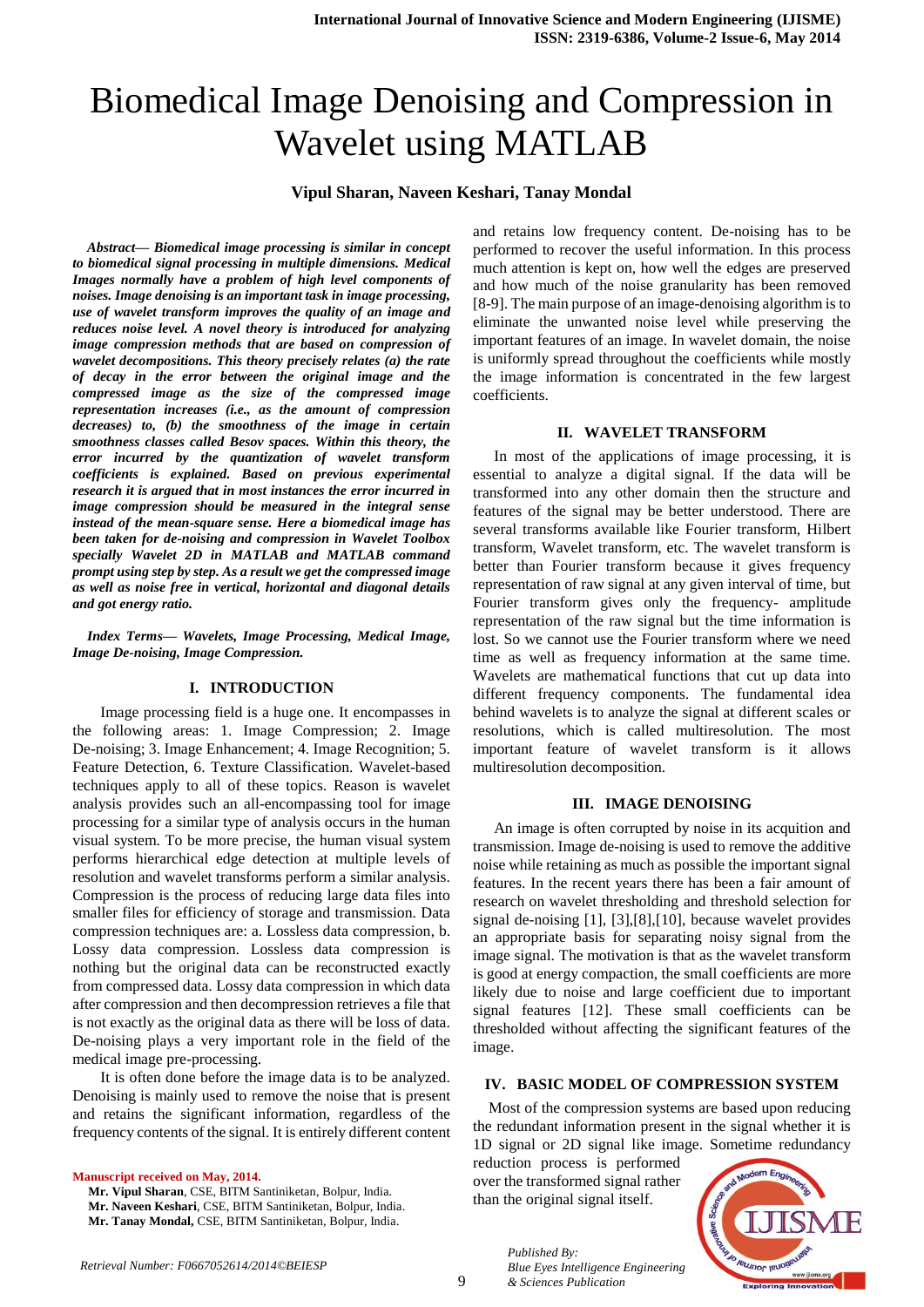The redundancy depends upon the entropy of the signal. Redundancy reduction removes highly correlated data which is more in case of image due to much of the low frequency content in it. Discrete Wavelet Transform (DWT) [7] has emerged as a popular technique for redundancy reduction. DWT has high de-correlation and energy compaction efficiency. Non-significant information is removed from the data by this process but it is a non-reversible process electronically for review. The popular entropy coding techniques are Huffman coding and Arithmetic coding which are used many times in compressing data and also in image compression techniques. An image that is decomposed by wavelet transform can be reconstructed with desired resolution. The most important feature of wavelet transform is it allows multiresolution decomposition. The procedure for this is a low pass filter and a high pass filter is chosen, such that they exactly halve the frequency range between themselves. This filter pair is called the Analysis Filter pair. First of all, the low pass filter is applied for each row of data, and then we obtain low frequency components of the row. As the LPF is a half band filter, the output data consists of frequencies only in the first half of the original frequency range. By Shannon's Sampling Theorem, they can be sub sampled by two, so that the output data contains only half the original number of samples, similarly the high pass filter is applied for the same row of data, and now the high pass components are separated, and placed by the side of the low pass components. This procedure is done for all rows.



Next, the filtering is done on each column. as a result we get four bands of data, each labeled as LL (low-low), HL (high-low), LH (low-high) and HH (high-high).The LL band can be decomposed once again in the same manner, thereby producing even more sub bands[8]. This can be done up to any level, thereby resulting in a pyramidal decomposition as shown above the LL band at the highest level can be said as most important, and the other bands are of lesser importance, the degree of importance decreases from the top of the pyramid to bottom.



**Fig -2: Block diagram for image compression**

## **V. DENOISING IN WAVELET 2D**

For generating MATLAB code to reproduce GUI-based 2-D decimated wavelet denoising at the command line. We have taken an medical image named "cancer" and the file type is jpeg. To perform the operation in the Wavelet

2-D–De-noising tool, we have to follow instructions as given below:

- 1. Enter wavemenu at the MATLAB command prompt.
- 2. Select Wavelet 2-D.
- 3. Load the Noisy SinSin example indexed image(i.e. Cancer image). Using the default biorthogonal 3.7 wavelet and level 2 decomposition, click analyze and then click denoise.
- 4. In the Select thresholding method drop-down menu, select the default Fixed form threshold and soft options. Use the default Unscaled white noise.
- 5. Now click on Denoise button shown on appeared window.
- 6. Save the denoised image in a folder located on the C:\Users\system\_name\Documents\MATLAB search path in .mat file format. e.g. : "cancer.mat" .

## **VI. COMPRESSION IN WAVELET 2D**

The Following instructions are used for the compression in Wavelet 2D:-

- 1. Enter the code "load cancer.mat" at the MATLAB command prompt.
- 2. Now to display the image use the functions colormap(map), colorbar, and image(I).
- 3. Then image should be shown with a colorbar, which shows that image is smooth or not. If image is smooth then proceed to the next step otherwise first change image to gray scale and then proceed.
- 4. Now to perform a single level wavelet decomposition use dwt2() functions to generate the co-efficient matrices<sup>[4,6]</sup>.

This generates the coefficient matrices of the level-one approximation (cA1) and horizontal, vertical and diagonal details (cH1,cV1,cD1, respectively).

- 5. Now work on construction of the level-one approximation and details  $(A<sub>1</sub>, H<sub>1</sub>, V<sub>1</sub>, and D<sub>1</sub>)$  from the coefficients cA1, cH1, cV1, and cD1.
- 6. Then to display the results of the level 1 decomposition, use functions colormap(map), subplot(m,n,p), image(wcodemat(I)). In matlab command window coding. Where, colormap(map) describes the map of the scenario (image, plot etc.).



*Published By:*

*& Sciences Publication* 

*Blue Eyes Intelligence Engineering*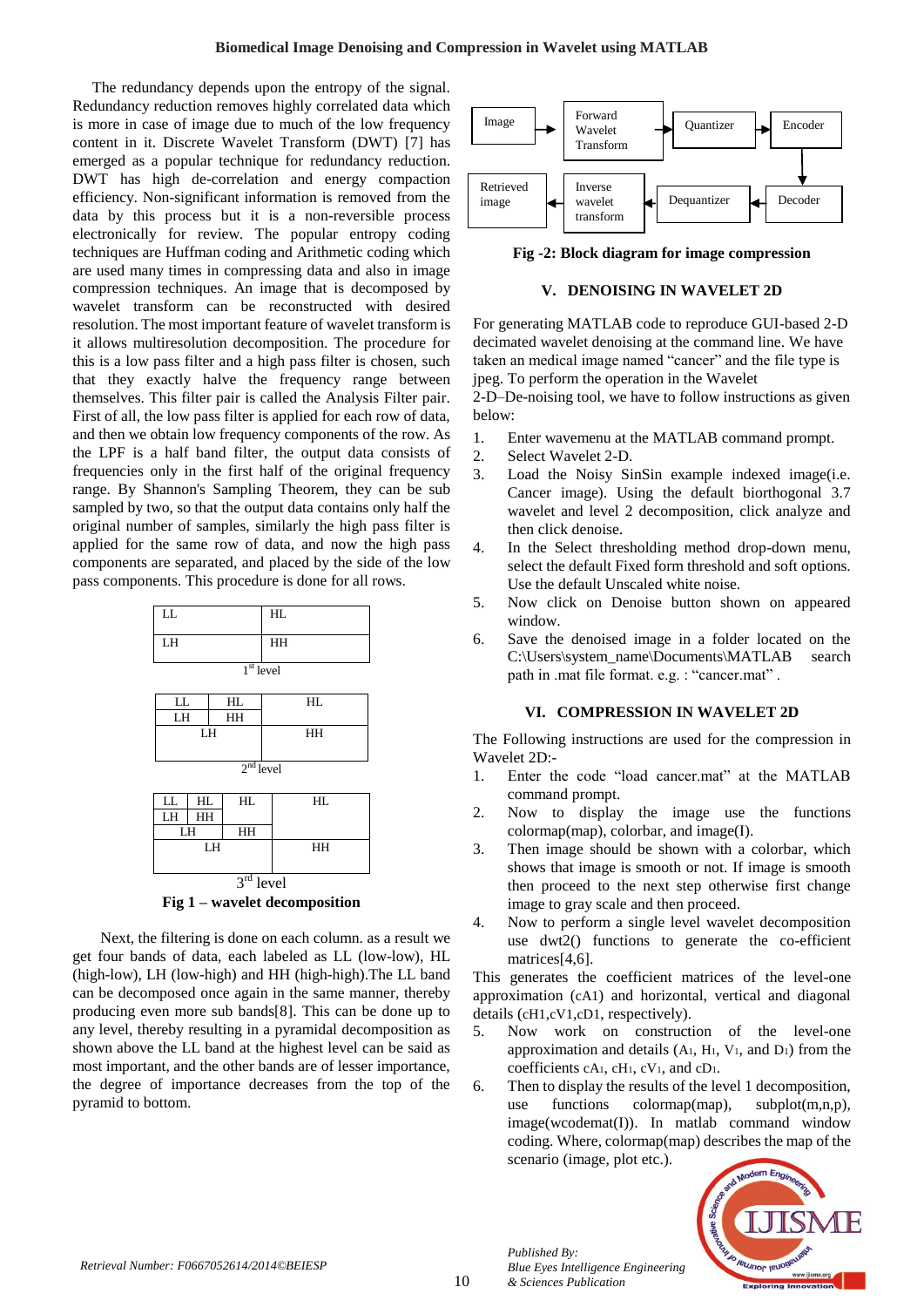$subplot(m, n, p)$  describes the subplotting spaces where forms of images to be placed and image(wcodemat(I)) is used to display a rescaled version of I leading to a clearer presentation of the details and approximations[4].

- 7. Then regenerate an image by single-level Inverse Wavelet Transform. To find the inverse transform, use idwt2() function. This reconstructs or synthesizes the original image from the coefficients of the level 1 approximation and details.
- 8. Now perform a multilevel wavelet decomposition. To perform a level 2 decomposition of the image (again using the bior  $3.7$  wavelet), use function wavedec  $2()$ , e.g.:-  $[C, S]$  = wavedec2 $(X, 2, 'bior 3.7')$ , where X is the original image matrix, and 2 is the level of decomposition. The coefficients of all the components of a second-level decomposition (that is, the second-level approximation and the first two levels of detail) are returned concatenated into one vector, C. Argument S is a bookkeeping matrix that keeps track of the sizes of each component[4,5].
- 9. Then Extract approximation and detail coefficients. To extract the level 2 approximation coefficients from C, use appcoef2(), function for bior3.7 .To extract the firstand second-level detail coefficients from C, use the function detcoef2(); and the arguments can be taken as h, v or d, where the first argument ('h', 'v', or 'd') determines the type of detail (horizontal, vertical, diagonal) extracted, and the last argument determines the level[4].
- 10. Now Reconstruct the Level 2 approximation and the Level 1 and 2 details. To reconstruct the level 2 approximation from C, use the function wrcoef2(), To reconstruct the level 1 and 2 details from C, again use the function wrcoef2(). This reconstructs the level 1 and 2 details from c in bior3.7[4].

11. Now Display the results of a multilevel decomposition. To display the results of the level 2 decomposition, use the following functions :- colormap(map), subplot $(m,n,p)$ , image(wcodemat(I)), title('TILTLE') we already know about the functions colormap(map), subplot(m,n,p); and image(wcodemat(I)), Title ('TITLE') is only used for giving headline titles for the identification and presentation like this is for horizontal or vertical or diagonal details or any approximation details etc[4].

- 12. Then reconstruct the original image from the multilevel decomposition. To reconstruct the original image from the wavelet decomposition structure, use the function : waverec2(), This will help to reconstruct or synthesize the original image from the coefficients C of the multilevel decomposition[4].
- 13. Compress the image and display it. To compress the original image X, use the ddencmp command to calculate the default parameters and the wdencmp command to perform the actual compression.

Note that we pass in to wdencmp the results of the decomposition (C and S). We also specify the bior3.7 wavelets, because we used this wavelet to perform the original analysis[4]. Finally, we specify the global thresholding option 'gbl'. To view the compressed image side by side with the original, use following functions :- colormap(map),  $subplot(m,n,p),$  image(I), title('TITLE'), axis square

image(Icomp), Here Icomp is taken for compressed image. And now we see that our compressed image is shown with our original image in the same axis side by side.

# **VII. EXPERIMENTAL RESULTS**

1. Enter wavemenu at the MATLAB command prompt

| File Edit Datus Forder Destroy Wednes Help                                                                                                                                           | 门 四 正 地 选 の や 過 型 道 i @ Canetfolio ClPogan Ric Gift | <b>Bally Streeter Toolbox Mass Menu</b>                    | <b>EVIS 89</b>                      |                                                   |
|--------------------------------------------------------------------------------------------------------------------------------------------------------------------------------------|-----------------------------------------------------|------------------------------------------------------------|-------------------------------------|---------------------------------------------------|
| Shortcuts (8) How to Add (8) What's New                                                                                                                                              |                                                     | Fir Window Hdp                                             | ×                                   |                                                   |
| $x + 1 + 1$<br>Current Folder:                                                                                                                                                       | Comment/Wedge                                       | Cox Greenland                                              | Specialized Tools 1-2               | $+0.8$                                            |
| $-201800$<br>$\frac{1}{2}$ = 100 $\lambda$                                                                                                                                           | 39 waynekens                                        | Warner I-D                                                 | DIVI Denseas 1-D                    | earns files (abtili                               |
| <b>Hame</b> =                                                                                                                                                                        | R > 2                                               | <b>Wavelet Packet 1-D</b>                                  | Dana & Estimation 1-D               | ×                                                 |
| in milimpicin                                                                                                                                                                        |                                                     | Continuous Worelet 1-D                                     | Regression Esterration 1-D          | sister Innot deng                                 |
| iii registry<br>11.068                                                                                                                                                               |                                                     | Complex Continuous (Vacelet 5-D)                           | Wassist Coefficients Salestien 1-D. | n e<br>ENVI Kitler Innon H                        |
| minio<br>adaptyteclar<br>indiana.ini<br><b>Scillate anni</b><br>ledate and<br>Sceeceita<br><b>Hill magic of and</b><br>- middeb.bat<br>di matatone<br><b>Constitut</b><br>is mot but |                                                     | Two Zimenstonal                                            | Fortional Reservas Canagation 1-D   | L21<br>$12104$ 3H $-4$<br>$2106$ m $-4$<br>$+0.1$ |
|                                                                                                                                                                                      |                                                     | <b>INternet 2-D</b>                                        | <b>Torcialism Torin 2.0</b>         |                                                   |
|                                                                                                                                                                                      |                                                     | Wayslet Packet 2-D                                         | Trus Composesion 5-D.               |                                                   |
|                                                                                                                                                                                      |                                                     |                                                            | DWT Denoising 2-D.                  |                                                   |
|                                                                                                                                                                                      |                                                     | Time Olmersistal                                           | Wassiet Confidently Selection 2-D.  |                                                   |
|                                                                                                                                                                                      |                                                     | Wavest 3-D                                                 | <b>Image Fusion</b>                 |                                                   |
|                                                                                                                                                                                      |                                                     | thattate 1.0                                               | <b>Waynet Design</b>                |                                                   |
| L'onn het<br>mexist                                                                                                                                                                  |                                                     | <b>Multagnal Analysis 1-D</b>                              | <b>New Wavelet for CIST</b>         | CD Select data to plot                            |
| menand lost<br>moodus.cm                                                                                                                                                             |                                                     | <b>Bullida's Dension</b><br>Mallacale Princ Corns Anatolis | Esteraion                           | Volus<br>Mo                                       |
| mentik pm                                                                                                                                                                            |                                                     |                                                            | <b>Bang Edension</b>                |                                                   |
| most modules indularges<br>mx mpeechat<br><b>Bi</b> magazine mat<br>Productions<br>navich an                                                                                         |                                                     |                                                            | <b>ImportEntencion</b>              |                                                   |
|                                                                                                                                                                                      |                                                     | <b>Christier</b>                                           |                                     |                                                   |
|                                                                                                                                                                                      |                                                     | Waveret Display                                            | CHAR                                |                                                   |
| wavdetsaid<br>ö.                                                                                                                                                                     |                                                     | <b>Illinoiel Packet Display</b>                            |                                     |                                                   |
| me, which, price<br><b>By service hat</b>                                                                                                                                            |                                                     |                                                            |                                     |                                                   |
|                                                                                                                                                                                      |                                                     |                                                            |                                     |                                                   |
|                                                                                                                                                                                      |                                                     |                                                            |                                     |                                                   |
| ×<br>Detecte                                                                                                                                                                         |                                                     |                                                            | $\sqrt{2}$                          |                                                   |
| d. Start                                                                                                                                                                             |                                                     |                                                            |                                     | lost                                              |
|                                                                                                                                                                                      |                                                     |                                                            |                                     | <b>SIMME IMME</b>                                 |



| Sherbouts 20 How to Add 25 What's New         |                          | □ 己 正 毛 选 の で   新 己 式   W   Current Folder: C(Program Files (487) | <b>Wandel Tselbocklain Mirro</b><br>$\sqrt{9}$<br><b>Fig.</b> Wedge Hdg.        | ٠                             |
|-----------------------------------------------|--------------------------|-------------------------------------------------------------------|---------------------------------------------------------------------------------|-------------------------------|
| Current Publist                               |                          | P. II. P. W. Comment Window                                       | Special and Tools 1.0<br><b>Das Divisional</b>                                  | $+0.0 -$                      |
| $\pm$ = $\tan x$                              | $-2000 -$                | 10 Mayemetrs                                                      | <b>Blacked S-D</b><br><b>BI</b> Washington                                      | 120-3120 600                  |
| Rame -                                        |                          | $R \gg$                                                           | Visualist Playtiat 5-2)<br>File Edit: View Sept Tech Wedner Help                |                               |
| a redimpting                                  |                          |                                                                   | Continuous Virginian 1-D.                                                       | <b>Deta</b>                   |
| all registry.<br><b>ARR</b>                   |                          |                                                                   | Complex Continuous (Haywiel 1-D.)                                               | <b>Financia</b> is<br>Leat 1  |
| parel 2<br><b>Miller</b> yhoot but            |                          |                                                                   | <b>Two Ornarional</b>                                                           | Artalana 1                    |
| indigesive<br>le fatta and                    |                          |                                                                   | maxed 2-D                                                                       |                               |
| <b>Individual</b><br><b>Romerant</b>          |                          |                                                                   | Wassel Parker 2-D                                                               | mento: Entere                 |
| <b>B</b> mapicidimat<br>matleb.hm             |                          |                                                                   | Three-Dimensional                                                               | issued:   Dennis              |
| di matiabase<br><b>Crocktage</b>              |                          |                                                                   | Haven't AD.                                                                     | Decorated by all              |
| E mocket<br>L. mechat                         |                          |                                                                   | <b>Multiple 1.0</b>                                                             | View mode 15m.<br>$Fall$ $-$  |
| mesal                                         |                          |                                                                   | <b>Blutterange Arashmen 1-D</b>                                                 |                               |
| meanthe<br>mainship pm                        |                          |                                                                   | <b>Multivariate Denosing</b>                                                    | Coatabiana on                 |
| moubli pm<br>reast, readsist, initialist per- |                          |                                                                   | <b>Illustrate Princi Cerne, Analysis</b>                                        | <b>HEIRDS</b><br>Full Size    |
| my mained bit<br>myspara.mut                  |                          |                                                                   | <b>Cingden</b>                                                                  | <b>ELACIONARIZAT</b>          |
| ProductRoots<br>conveniences.                 |                          |                                                                   | Waster Owner                                                                    |                               |
| countrium.<br>e                               |                          |                                                                   | Wavelet Packet Director                                                         | Coor                          |
| www.fath.and<br><b>Wanderbar</b>              |                          |                                                                   |                                                                                 | <b>NB</b> (.12)<br>Boste LL 4 |
|                                               |                          |                                                                   | $(7 - 37)$<br>$-34.1$<br>Service L.V. B.<br>54.2<br>View And &<br><b>SILLER</b> | Close                         |
| <b>Exchange</b>                               | $\overline{\phantom{a}}$ |                                                                   | l v s                                                                           | ч                             |
| d. Stat                                       |                          |                                                                   |                                                                                 | ricial                        |

**Fig-4 Wavelet 2D**

3. Load the Noisy SinSin example indexed image i.e cancer image. Using the default biorthogonal wavelet and level 2 decomposition, click De-noise.







**Fig-6 Analyzed image**



*Published By:*

*& Sciences Publication* 

*Blue Eyes Intelligence Engineering*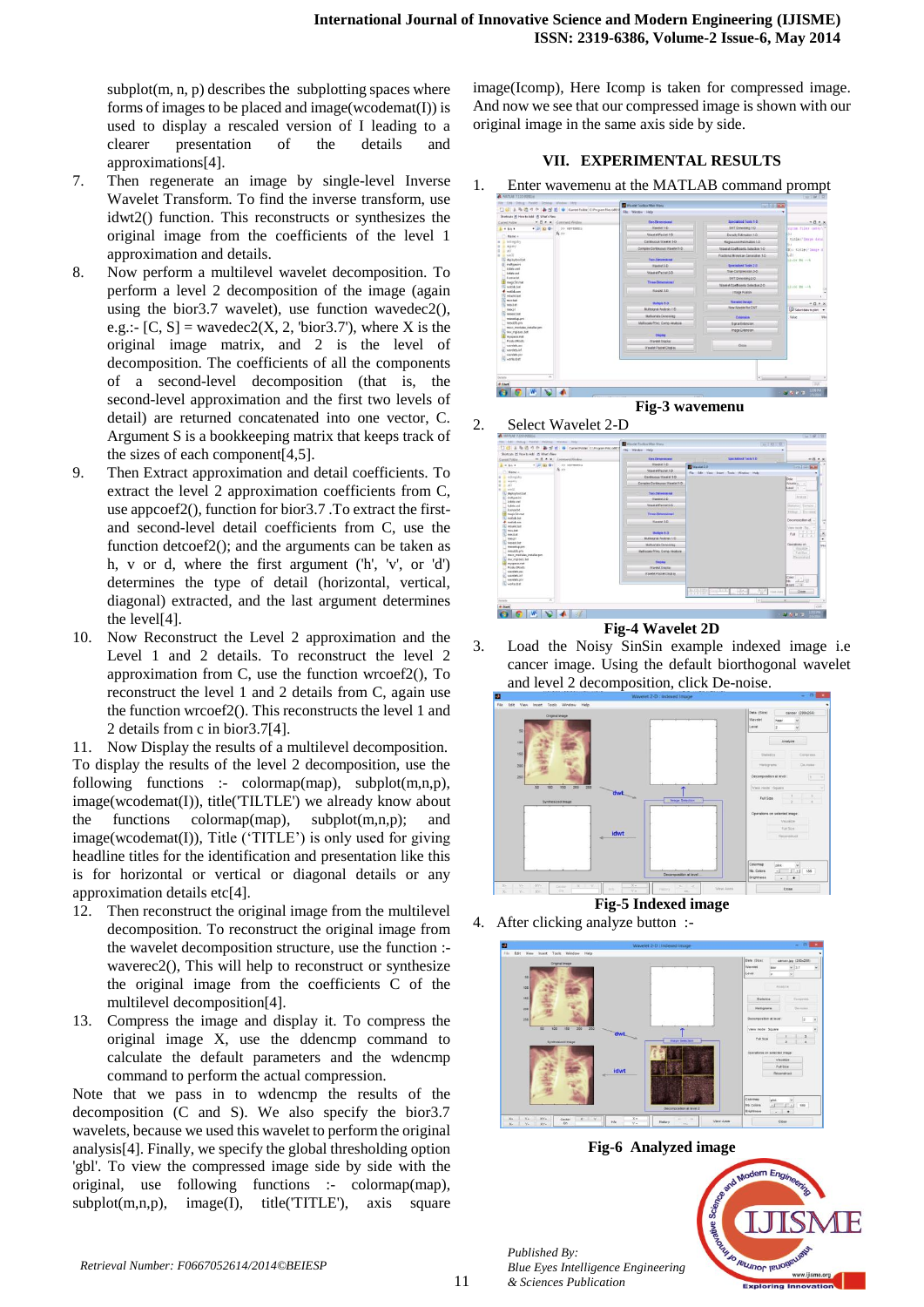## **Biomedical Image Denoising and Compression in Wavelet using MATLAB**

5. After Denoising :-



## **Fig-7 De-Noising**



## **Fig-8 De-Noised Image**

- 6. After saving the De-Noised image in .mat file format, we have loaded it again with using the code "load cancer.mat" on command window.
- 7. Now after displaying the image we have got the image with color map and color bar as :-



**Fig-9.Shown Image**

8. After Single level Decomposition the displayed image is :-



# **Fig-10.single level decomposed image**

9.After Multilevel Decomposition the displayed image is :-



**Fig-11. Multi level decomposed image**

10.After compressing the image in the last steps of image compression the resulting compressed image is shown  $by:$ 



**Fig-12. Compressed image**